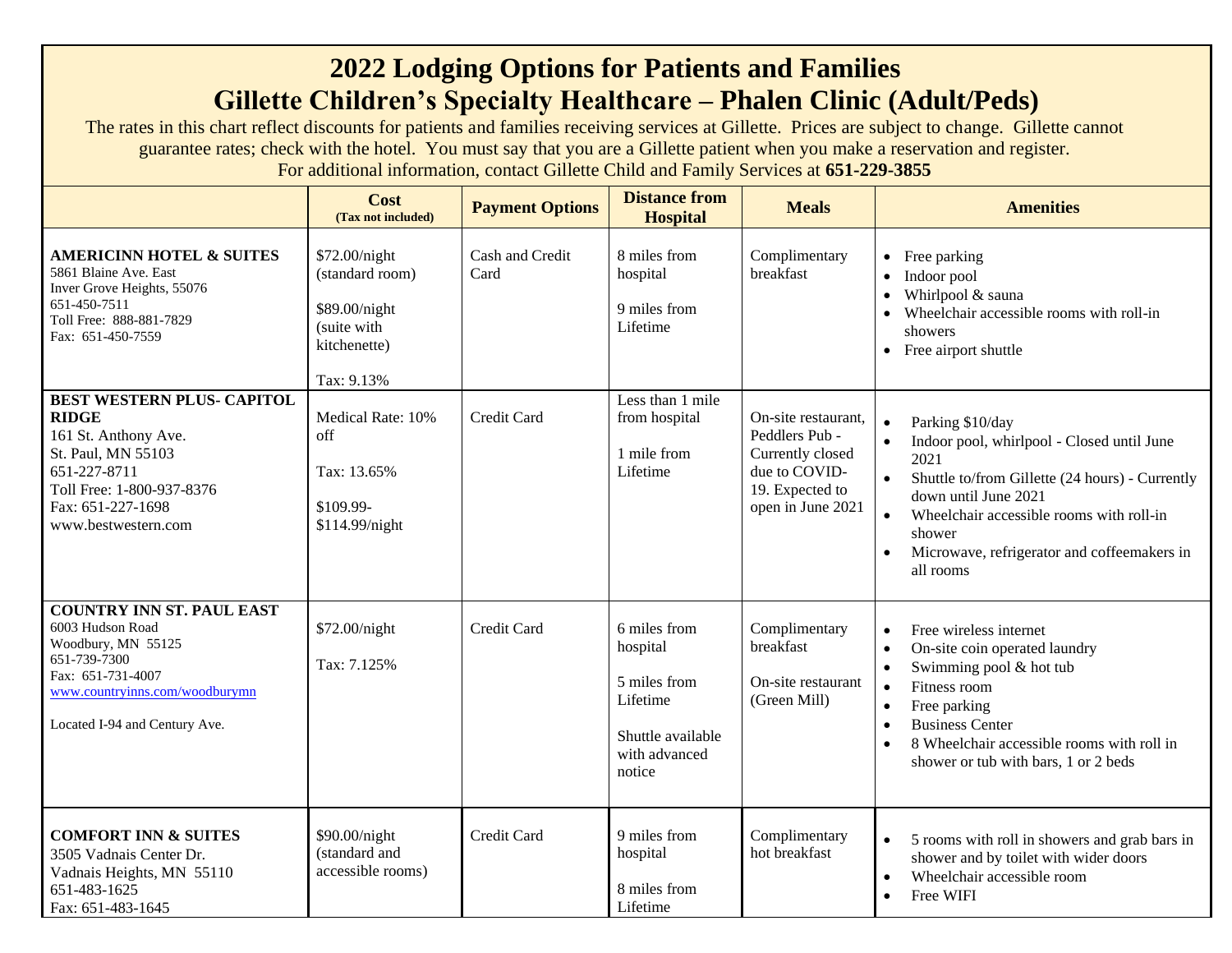| \$90.00/night (1 BR |  | Pool            |
|---------------------|--|-----------------|
| suite)              |  | Fitness center  |
| Tax: 7.375%         |  | On site laundry |
|                     |  |                 |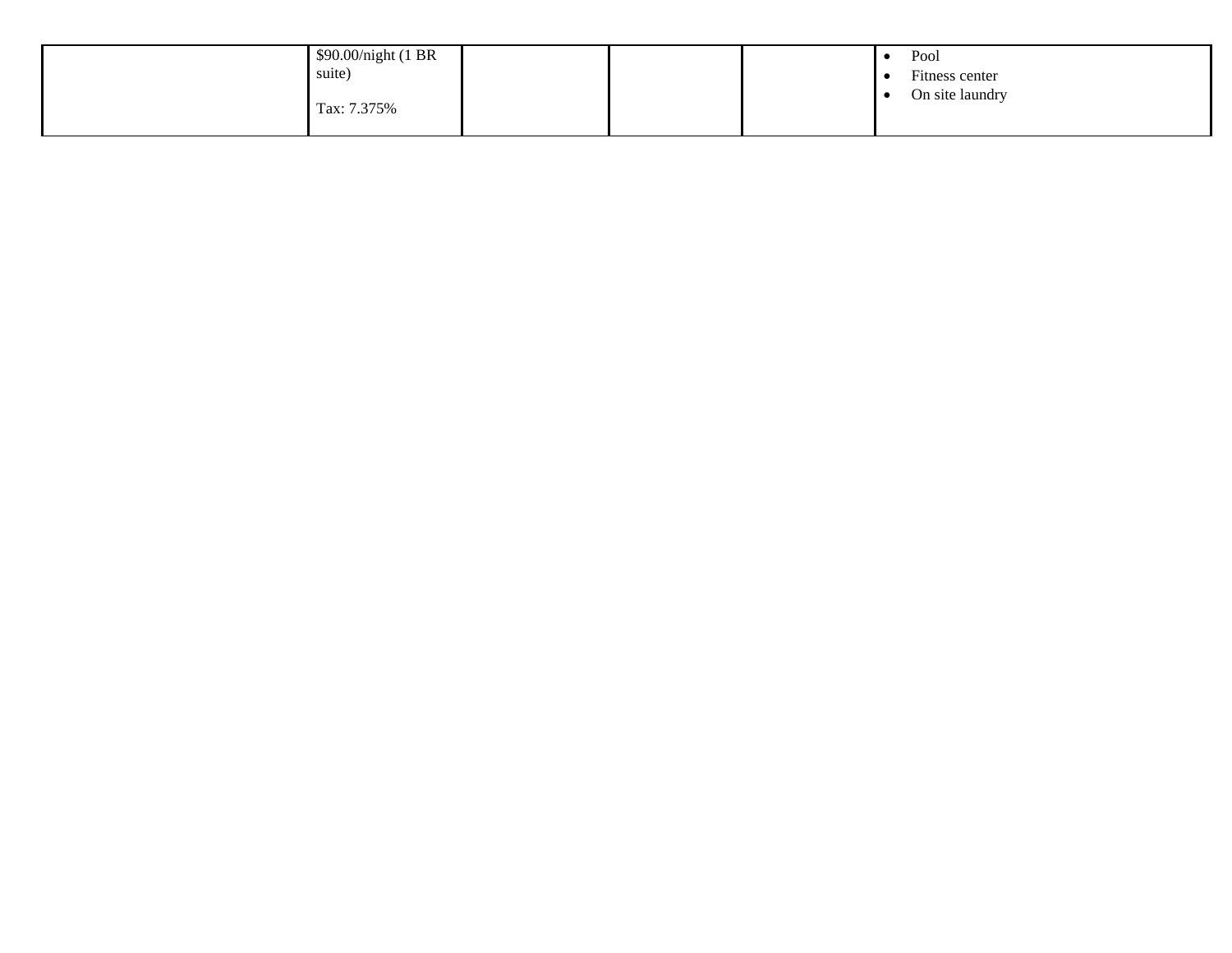|                                                                                                                | Cost<br>(Tax not included)    | <b>Payment Options</b>                                                                                                                | <b>Distance from</b><br><b>Hospital</b>                   | <b>Meals</b>                                                                                                                                                                                                        | <b>Amenities</b>                                                                                                                                                                                                                                                                                                                                                              |
|----------------------------------------------------------------------------------------------------------------|-------------------------------|---------------------------------------------------------------------------------------------------------------------------------------|-----------------------------------------------------------|---------------------------------------------------------------------------------------------------------------------------------------------------------------------------------------------------------------------|-------------------------------------------------------------------------------------------------------------------------------------------------------------------------------------------------------------------------------------------------------------------------------------------------------------------------------------------------------------------------------|
| <b>DOUBLETREE BY HILTON</b><br><b>ROSEVILLE</b><br>2540 Cleveland Ave N<br>Roseville, MN 55113<br>651-636-4567 | \$79.00/night<br>Tax: 10.375% | Credit Card                                                                                                                           | 10 miles from<br>hospital<br>9 miles from<br>Lifetime     | <b>Axels Restaurant</b><br>onsite - serves<br>breakfast, lunch,<br>dinner, and room<br>service.<br>Made Market<br>proudly serves<br>Starbucks and<br>other snack<br>items                                           | 24-hour fitness center<br>Large pool, hot tub, little kiddie pool and sauna<br>$\bullet$<br>Complimentary shuttle service in a five-mile radius<br>$\bullet$<br>around the hotel<br><b>Axels Restaurant</b><br>$\bullet$<br>Made Market<br>$\bullet$                                                                                                                          |
| <b>DRURY PLAZA</b><br>175 10th St E<br>St Paul, MN 55101<br>651-222-3337                                       | \$99.00/night                 | Credit Card<br>Drury Hotel Gift<br>Certificates<br>Cash will need a<br>Credit Card and<br>photo ID for<br>verification at<br>check in | 0.5 miles from<br>Hospital<br>1.8 miles from<br>Lifetime  | Complimentary<br>hot breakfast<br>Onsite bar and<br>restaurant<br>Complimentary<br>'kickback' each<br>night serving<br>appetizers and 3<br>free drinks<br>Soda and<br>popcorn every<br>day from 2-<br>10pm in lobby | Complimentary shuttle<br>$\bullet$<br>Indoor Pool/whirlpool - by reservation only<br>$\bullet$<br>5,000 sq. ft. of meeting space<br>$\bullet$<br>24-hour fitness center<br>$\bullet$<br>Pet friendly (\$40 pet fee)<br>$\bullet$<br>\$12 secured surface lot parking<br>$\bullet$<br>Guest coin laundry<br>$\bullet$<br>Day in/day out dry cleaning<br>$\bullet$              |
| <b>EXTENDED STAY AMERICA</b><br><b>EAGAN NORTH</b><br>3015 Denmark Ave.<br>Eagan, MN 55121<br>651-905-1778     | Click here for rates          | Credit Card                                                                                                                           | 9.8 miles from<br>hospital<br>11.0 miles from<br>Lifetime | Free grab-and-go<br>breakfast                                                                                                                                                                                       | Fully equipped kitchen with refrigerator, stovetop,<br>microware, coffee maker, cooking utensils, dishes and<br>cutlery<br>Wireless internet access available in all rooms<br>$\bullet$<br>On-premises coin-operated laundry facilities open 24/7<br>$\bullet$<br>Pet-friendly rooms available<br>$\bullet$<br>Bi-weekly housekeeping (Subject to change due to<br>$COVID-19$ |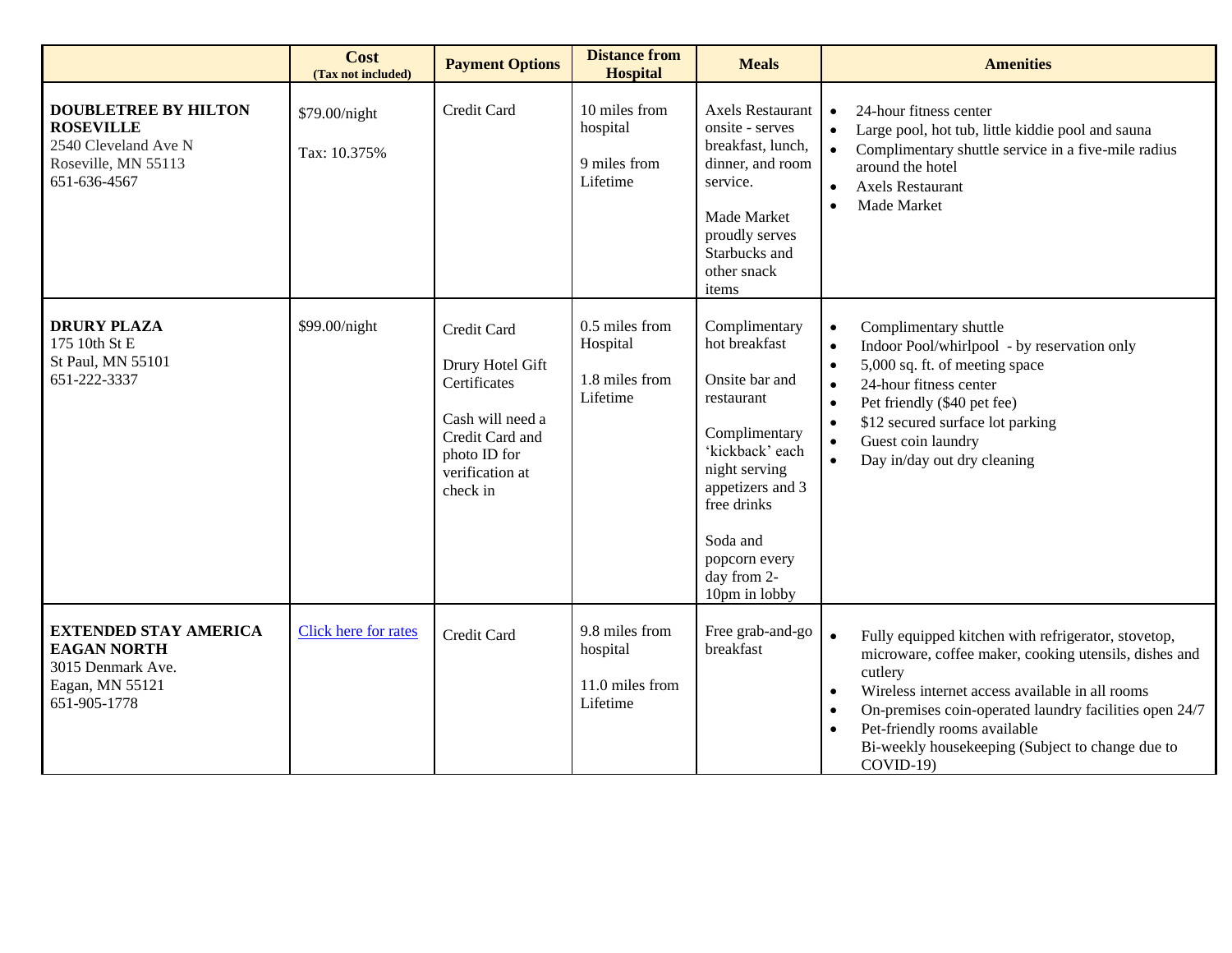|                                                                                                                                                                                                                                                    | Cost<br>(Tax not included)                                 | <b>Payment Options</b> | <b>Distance from</b><br><b>Hospital</b>  | <b>Meals</b>                                                                               | <b>Amenities</b>                                                                                                                                                                                                                                                                                                                                                                                                                                                                                                                                                                                      |
|----------------------------------------------------------------------------------------------------------------------------------------------------------------------------------------------------------------------------------------------------|------------------------------------------------------------|------------------------|------------------------------------------|--------------------------------------------------------------------------------------------|-------------------------------------------------------------------------------------------------------------------------------------------------------------------------------------------------------------------------------------------------------------------------------------------------------------------------------------------------------------------------------------------------------------------------------------------------------------------------------------------------------------------------------------------------------------------------------------------------------|
| <b>HAMPTON INN &amp; SUITES</b><br><b>ROSEVILLE</b><br>2050 Iona Lane West<br>Roseville, MN 55113<br>651-209-3000                                                                                                                                  | \$72.00/night<br>Tax: 10.375%                              | Credit Card            | 9 miles from<br>hospital and<br>Lifetime | Complimentary<br>breakfast included<br>in rate<br>Denny's<br>restaurant next<br>door       | High speed internet<br>$\bullet$<br>King bedroom or double queen bedroom<br>$\bullet$<br>Refrigerator and microwave in each room<br>24-hour business center<br>24-hour fitness center<br>Pool and whirlpool<br>$\bullet$<br>Onsite parking included in rate<br>$\bullet$<br>Laundry facility on site<br>$\bullet$                                                                                                                                                                                                                                                                                     |
| <b>HAMPTON INN &amp; SUITES</b><br><b>ST. PAUL DOWNTOWN</b><br>200 7th Street West<br>Saint Paul, MN. 55102<br>651-224-7400<br><b>Booking Link</b><br>• Hotel: Hampton Inn & Suites St.<br>Paul Downtown<br>• Company Name: Gillette<br>Children's | \$89.00/night<br>One King or<br>Two Queens<br>Tax: 14.875% | Credit Card            | 1 mile from<br>hospital                  | Complimentary<br>hot breakfast<br>buffet<br>Many restaurants<br>within a 2-block<br>radius | Full Hot complimentary breakfast Buffet<br>$\bullet$<br>Free highspeed internet<br>$\bullet$<br>Indoor pool<br>$\bullet$<br>Coffee maker, iron board, hair dryer<br>$\bullet$<br>Wheelchair accessible rooms with roll-in<br>$\bullet$<br>showers<br>24-hour Business Center and Fitness Center<br>$\bullet$<br>Refrigerators in all guest rooms, microwaves<br>in some of the rooms.<br>Dogs allowed one time charge of \$75 for pets.                                                                                                                                                               |
| THE HOLIDAY INN ST. PAUL<br><b>DOWNTOWN</b><br>175 W. 7 <sup>th</sup> Street<br>St. Paul, MN 55102<br>651-225-1515                                                                                                                                 | 20% off corporate<br>rate<br>Tax: 14.875%                  | Credit Card            | 1 mile from<br>hospital                  | Great location<br>near many<br>restaurants within<br>a 2-block radius<br>and attractions   | Complimentary shuttle within a 5-mile radius<br>of the hotel<br>Free complimentary internet in all guest rooms<br>$\bullet$<br>and throughout hotel<br>Indoor pool, whirlpool, and fitness center<br>$\bullet$<br>Handicap accessible rooms some with roll-in<br>showers<br>24-hour business center<br>$\bullet$<br>Refrigerators, microwaves, and complimentary<br>wireless in all guest rooms<br>Parking is \$16.50 plus tax per night<br>$\bullet$<br>New Restaurant coming in 2022 called Wild<br>$\bullet$<br>Bill's Sports Saloon. It will serve breakfast,<br>lunch, dinner, and room service. |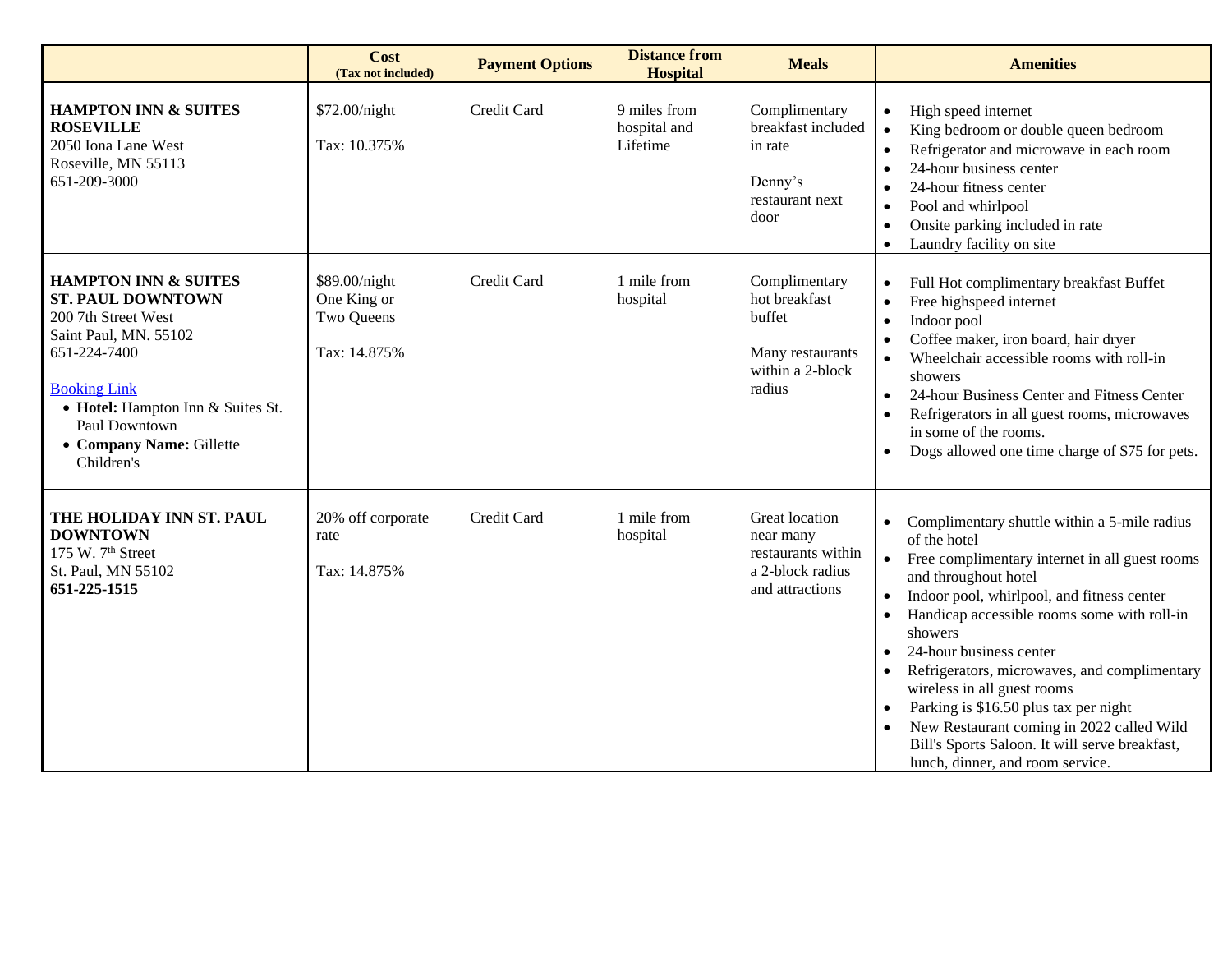|                                                                                                                                                                | Cost<br>(Tax not included)                          | <b>Payment Options</b>                                                       | <b>Distance from</b><br><b>Hospital</b>             | <b>Meals</b>                                   | <b>Amenities</b>                                                                                                                                                                                                                                                                                                                                            |
|----------------------------------------------------------------------------------------------------------------------------------------------------------------|-----------------------------------------------------|------------------------------------------------------------------------------|-----------------------------------------------------|------------------------------------------------|-------------------------------------------------------------------------------------------------------------------------------------------------------------------------------------------------------------------------------------------------------------------------------------------------------------------------------------------------------------|
| <b>HYATT PLACE ST. PAUL</b><br><b>DOWNTOWN</b><br>180 Kellogg Blvd East<br>St. Paul, MN 55101<br>651-647-5000<br>Fax: 651-747-5001<br>www.hyattplacestpaul.com | \$134.00/night<br>15% off best rate<br>Tax: 14.875% | Credit Card needed<br>at time of check in<br>Cash accepted at<br>end of stay | 1 mile from<br>hospital<br>2 miles from<br>Lifetime | <b>Breakfast buffet</b><br>available           | Parking (valet) \$28/night or nearby public<br>parking ramp<br>1 or 2 bed accessible rooms w/ roll in shower<br>$\bullet$<br>or tub with bars<br>Free Wi-Fi<br>$\bullet$<br><b>Business Services</b><br><b>Fitness Center</b><br>Pet friendly (extra fee)<br>$\bullet$<br>Close to Union Depot/Light rail transportation<br><b>Indoor Pool</b><br>$\bullet$ |
| <b>LAQUINTA INN &amp; SUITES</b><br>700 Bielenberg Dr.<br>Woodbury, MN 55125<br>(I-494 & Tamarack Rd)<br>651-264-0144<br>Fax: 651-264-0145                     | \$79.00/night<br>Tax: 7.325%                        | Credit Card                                                                  | 8 miles from<br>hospital                            | Complimentary<br><b>Breakfast</b>              | Free Parking<br>$\bullet$<br>Indoor pool/spa<br><b>Fitness Center</b><br>$\bullet$<br>Pets accepted (restrictions apply) - \$20.00 for<br>one night and \$40 for two or more nights. The<br>pet fee is capped at \$40<br>Refrigerator & microwave in rooms<br>$\bullet$<br>W/C access rooms with roll in shower or tub<br>with bars.                        |
| <b>RESIDENCE INN ROSEVILLE</b><br>2985 Centre Pointe Dr.<br>Roseville, MN 55113<br>651-636-0680                                                                | \$79.00/night<br>Tax: 10.375%                       | Credit Card                                                                  | 9.5 miles from<br>hospital and<br>Lifetime          | Complimentary<br>breakfast included<br>in rate | One-bedroom queen suite with fully equipped<br>$\bullet$<br>kitchens and pull out sofa sleeper<br>High speed internet<br>$\bullet$<br>Laundry facility on site<br>$\bullet$<br>Parking on site<br>$\bullet$<br>Pool<br>Whirlpool<br>Fitness center on site                                                                                                  |

This list does not include all available lodging options.

For additional choices, contact the St. Paul Convention & Visitors Bureau is visitsaintpaul.com.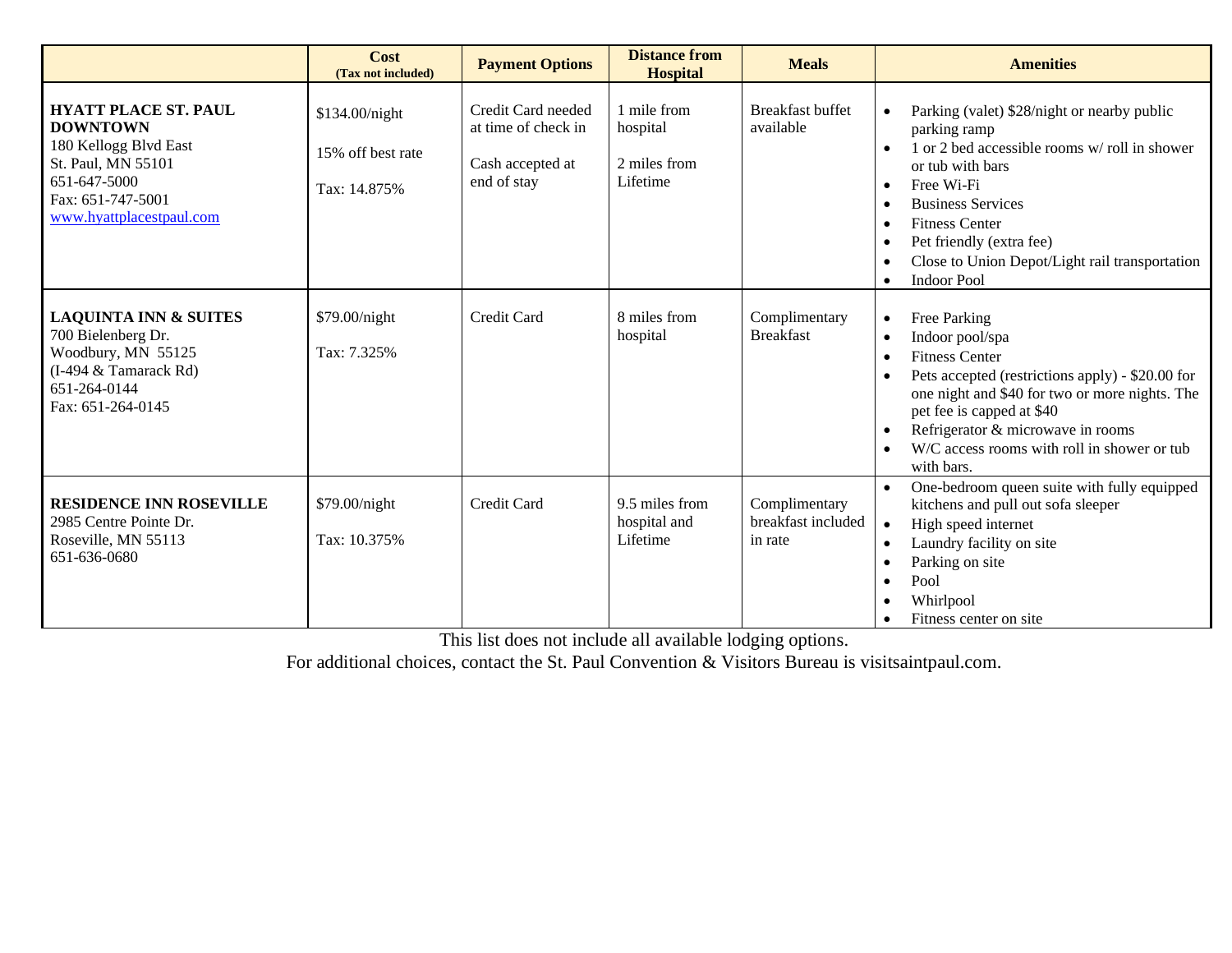## **2022 Lodging Options for Patients and Families Gillette Children's Burnsville Clinic – 305 E. Nicollet Blvd., Burnsville, MN 55337**

The rates in this chart reflect discounts for patients and families receiving services at Gillette. Prices are subject to change. Gillette cannot guarantee rates; check with the hotel. You must say that you're a Gillette patient when you make a reservation and register. For additional information or assistance, including longer stays, please contact Gillette Children's Burnsville & Minnetonka Social Work at **651-229-3855**

|                                                                                                                                                                         | <b>Cost</b><br>(Tax not included)                                                                                                  | <b>Payment Options</b> | <b>Distance from</b><br><b>Hospital</b>         | <b>Meals</b>                                                        | <b>Amenities</b>                                                                                                                                                                                                                                                                                                      |
|-------------------------------------------------------------------------------------------------------------------------------------------------------------------------|------------------------------------------------------------------------------------------------------------------------------------|------------------------|-------------------------------------------------|---------------------------------------------------------------------|-----------------------------------------------------------------------------------------------------------------------------------------------------------------------------------------------------------------------------------------------------------------------------------------------------------------------|
| <b>BEST WESTERN PREMIER</b><br><b>NICOLLET INN</b><br>14201 Nicollet Ave. S.,<br>Burnsville, MN 55337<br>952-435-2100<br>Toll Free: 1-888-463-7200<br>Fax: 952-435-2483 | \$90.00/night<br>Room options:<br>King, $(2)$ Queens,<br>King sofa sleeper,<br>single Queen with<br>roll-in shower<br>Tax: 10.125% | Credit Card            | 0.6 miles from<br>Gillette Burnsville<br>Clinic | Restaurant on site:<br>Morgan's Farm to<br>Table                    | Indoor Pool<br>$\bullet$<br>Whirlpool<br>$\bullet$<br><b>Fitness Center</b><br>$\bullet$<br><b>HBO</b><br>$\bullet$<br>Free Parking<br>$\bullet$<br>ADA accessible room<br>$\bullet$<br>(4) Wheelchair accessible rooms with grab<br>$\bullet$<br>bar. Two roll-in showers available.                                 |
| <b>AMERICINN BY WYNDHAM</b><br>14331 Nicollet Ct.,<br>Burnsville, MN 55306<br>952-892-1900<br>Toll Free: 1-800-329-7466<br>Fax: 952-892-7494                            | \$79.00/night<br>(2 queen beds or<br>1 king bed)<br>Tax: 9.875%                                                                    | Credit Card            | 0.8 miles from<br>Gillette Burnsville           | Hot continental<br>breakfast<br>Fast food and<br>restaurants nearby | Wheelchair accessible rooms with grab bar.<br>$\bullet$<br>One roll-in shower available.<br>Free Parking<br>$\bullet$<br><b>HBO</b><br>$\bullet$<br>Free local calls<br>$\bullet$<br>Coffee maker, microwave, mini refrigerator<br>$\bullet$<br><b>Indoor Pool</b><br>$\bullet$<br><b>Fitness Center</b><br>$\bullet$ |